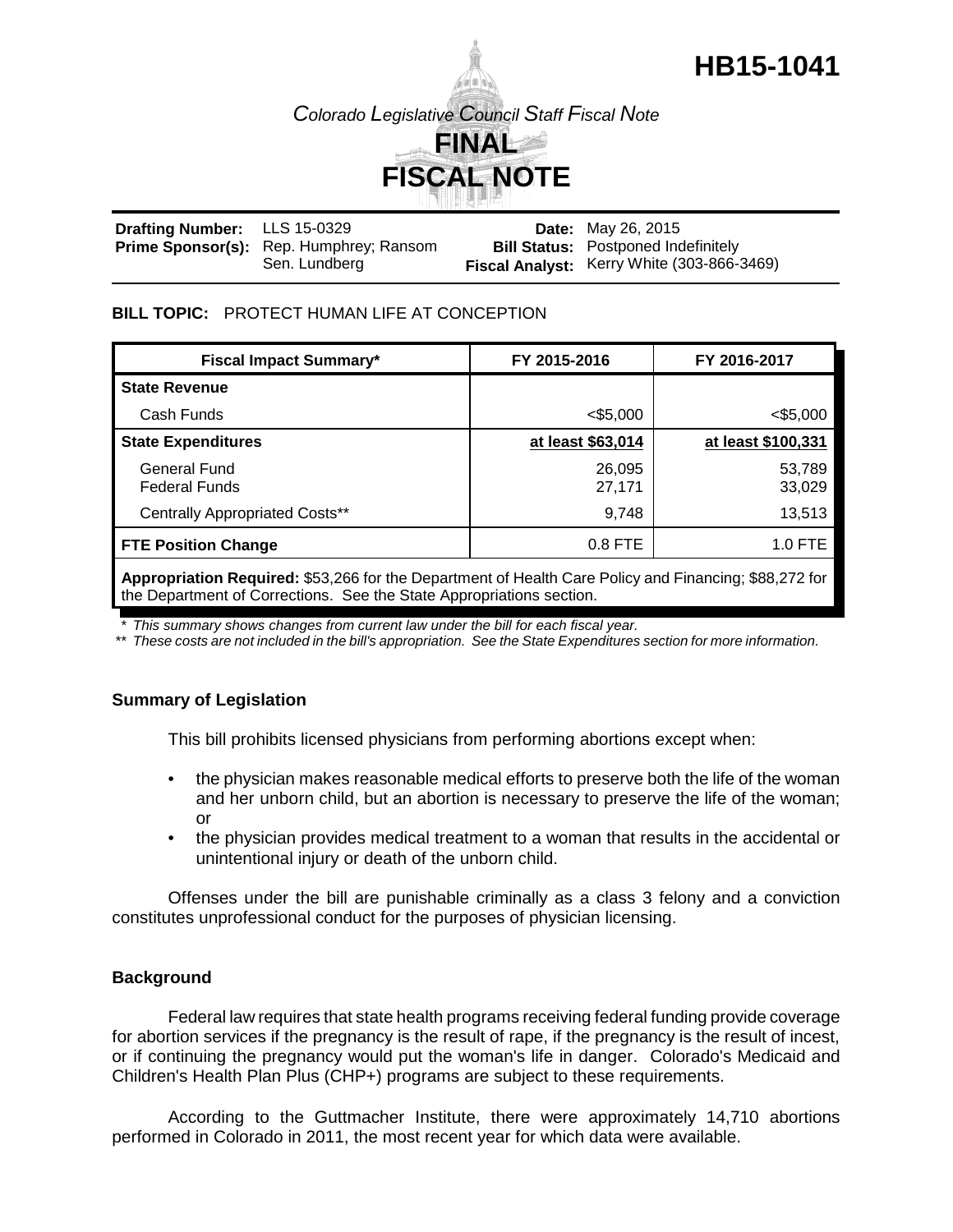May 26, 2015

## **State Revenue**

Beginning in FY 2015-16, this bill is anticipated to increase state revenue by less than \$5,000 per year, credited to the Fines Collection Cash Fund in the Judicial Department. The fine penalty for a class 3 felony is \$3,000 to \$750,000. Because the courts have the discretion of incarceration, imposing a fine, or both, the precise impact to state revenue cannot be determined. However, based on the low number of fines imposed in 2014, the fiscal note assumes that any revenue generated is likely to be less than \$5,000. To the extent that a person incarcerated as a result of this bill would otherwise be paying income taxes on wages and/or sales taxes on purchases, some of the increased fine revenue will be offset by reduced income and sales tax revenue. Most income and sales tax revenue is credited to the General Fund.

#### **State Expenditures**

This bill will increase state expenditures by at least \$63,014 and 0.8 FTE in FY 2015-16 and by at least \$100,331 and 1.0 FTE in FY 2016-17. Costs are in the Department of Health Care Policy and Financing and the Department of Corrections. Workload and costs will also increase for agencies within the Judicial Department and the Department of Regulatory Agencies.

| Table 1. Expenditures for the Department of Health Care Policy & Financing (HCPF)<br><b>Under HB15-1041</b> |            |            |  |  |  |
|-------------------------------------------------------------------------------------------------------------|------------|------------|--|--|--|
| <b>Cost Components</b>                                                                                      | FY 2015-16 | FY 2016-17 |  |  |  |
| <b>Personal Services</b>                                                                                    | \$47,850   | \$63,800   |  |  |  |
| FTE.                                                                                                        | 0.8        | 1.0        |  |  |  |
| <b>Operating Expenses and Capital Outlay Costs</b>                                                          | 5,416      | 950        |  |  |  |
| <b>Centrally Appropriated Costs*</b>                                                                        | 9,748      | 13,513     |  |  |  |
| <b>TOTAL</b>                                                                                                | \$63,014   | \$78,263   |  |  |  |

*\* Centrally appropriated costs are not included in the bill's appropriation.*

*Assumptions.* HCPF will be required to develop and submit a Section 1115 demonstration waiver to the federal Centers for Medicare and Medicaid Services (CMS) in order to comply with federal requirements. The fiscal note assumes that staff must be in place by September 1, 2015, in order to prepare and submit a waiver application by December 1, 2015. Staff will be required through the end of FY 2016-17 to work with the CMS to resolve questions and modify the waiver request as necessary, and to conduct outreach and stakeholder education. If the waiver application is approved, costs for FY 2016-17 would continue in FY 2017-18 and beyond to manage the waiver program.

*Centrally appropriated costs.* Pursuant to a Joint Budget Committee policy, certain costs associated with this bill are addressed through the annual budget process and centrally appropriated in the Long Bill or supplemental appropriations bills, rather than in this bill. The centrally appropriated costs subject to this policy are estimated in the fiscal note for informational purposes and summarized in Table 2.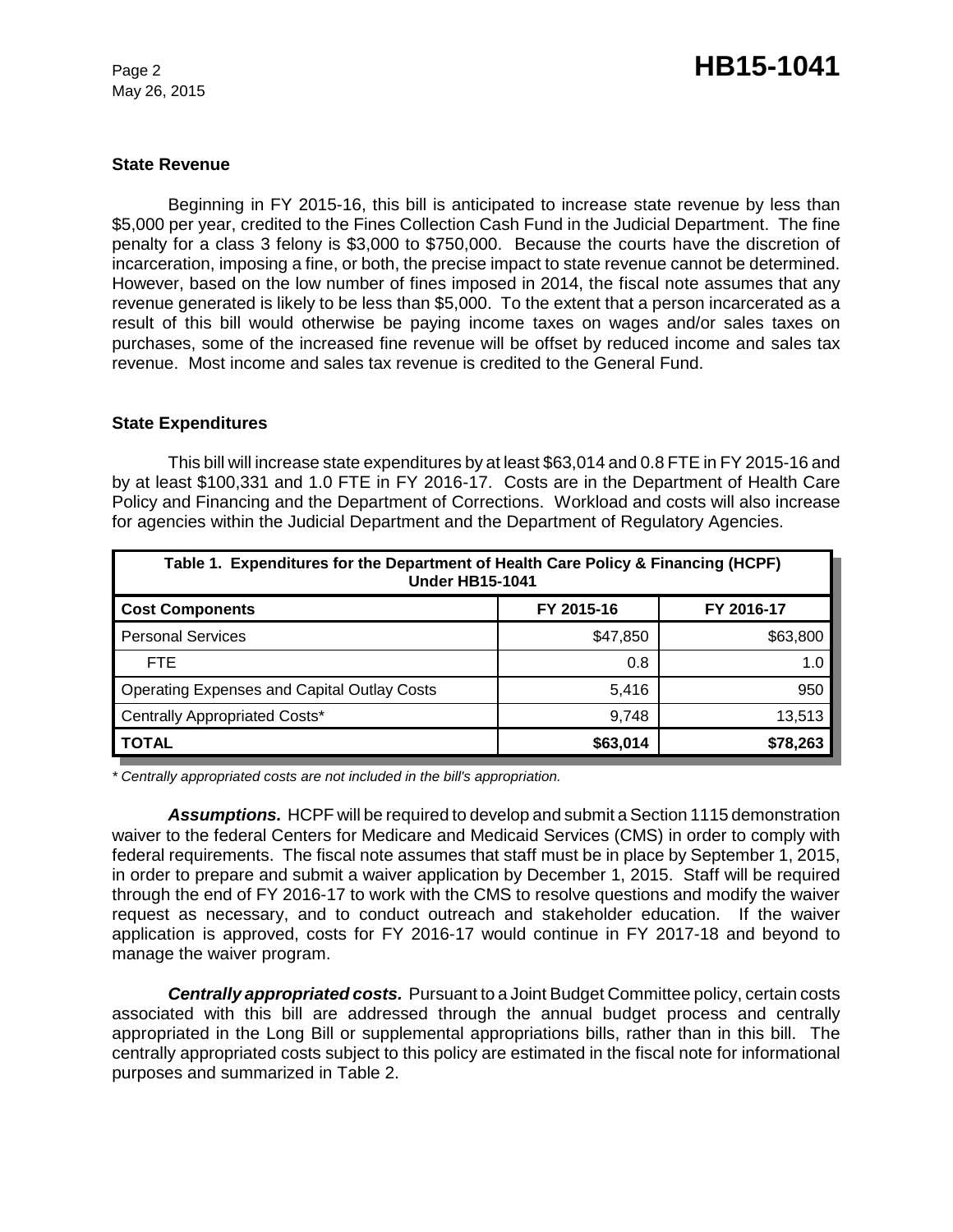| Table 2. Centrally Appropriated Costs Under HB15-1041*               |            |          |  |
|----------------------------------------------------------------------|------------|----------|--|
| <b>Cost Components</b>                                               | FY 2016-17 |          |  |
| Employee Insurance (Health, Life, Dental, and Short-term Disability) | \$6,039    | \$8,053  |  |
| Supplemental Employee Retirement Payments                            | 3,709      | 5,460    |  |
| <b>TOTAL</b>                                                         | \$9,748    | \$13,513 |  |

 *\*More information is available at: http://colorado.gov/fiscalnotes*

# **Five-Year Fiscal Impact on Correctional Facilities**

This bill is anticipated to increase state General Fund expenditures by an estimated \$22,068 per year beginning in FY 2016-17 for the Department of Corrections (DOC). This increase assumes at least one offender will be sentenced to prison for a class 3 felony every five years and have an average length of stay of 64.6 months. Because legal abortions are currently performed by licensed physicians, the fiscal note assumes a high rate of compliance with the provisions of the bill. However, should additional convictions occur, the fiscal note assumes the Department of Corrections will request additional appropriations through the annual budget process.

Current law prohibits the General Assembly from passing any bill to increase periods of imprisonment in state correctional facilities without appropriating an amount sufficient to cover the increased capital construction and operating costs of the bill in each of the first five fiscal years. However, current law also allows the DOC to place offenders classified as medium custody and below in private contract prisons, for which no state capital construction costs are incurred.

Offenders sentenced under this bill to DOC may be placed in either a state-run or a private contract prison, depending on several factors. Any offenders that *must* be housed in a state-run prison will likely require a shift of other inmates in that facility to private contract prisons. Therefore, this fiscal note assumes that the impact of this bill will be accommodated through the use of private contract prisons, and that no new capital construction funds are necessary.

Offenders placed in a private contract prison cost the state about \$60.46 per offender per day, including the current daily rate of \$55.08 and an estimated \$5.38 per offender per day for medical care provided by the DOC. No impact is expected in the first year because of the estimated time for criminal filing, trial, disposition, and sentencing. Table 3 shows the estimated cost of the bill over the next five fiscal years.

| Table 3. Five-Year Fiscal Impact On Correctional Facilities |                                    |                             |                   |                   |  |
|-------------------------------------------------------------|------------------------------------|-----------------------------|-------------------|-------------------|--|
| <b>Fiscal Year</b>                                          | <b>Inmate</b><br><b>Bed Impact</b> | <b>Construction</b><br>Cost | Operating<br>Cost | <b>Total Cost</b> |  |
| FY 2015-16                                                  | 0.0                                | \$0                         | \$0               | \$0               |  |
| FY 2016-17                                                  | 1.0                                | \$0                         | \$22,068          | \$22,068          |  |
| FY 2017-18                                                  | 1.0                                | \$0                         | \$22,068          | \$22,068          |  |
| FY 2018-19                                                  | 1.0                                | \$0                         | \$22,068          | \$22,068          |  |
| FY 2019-20                                                  | 1.0                                | \$0                         | \$22,068          | \$22,068          |  |
| Total                                                       |                                    |                             |                   | \$88,272          |  |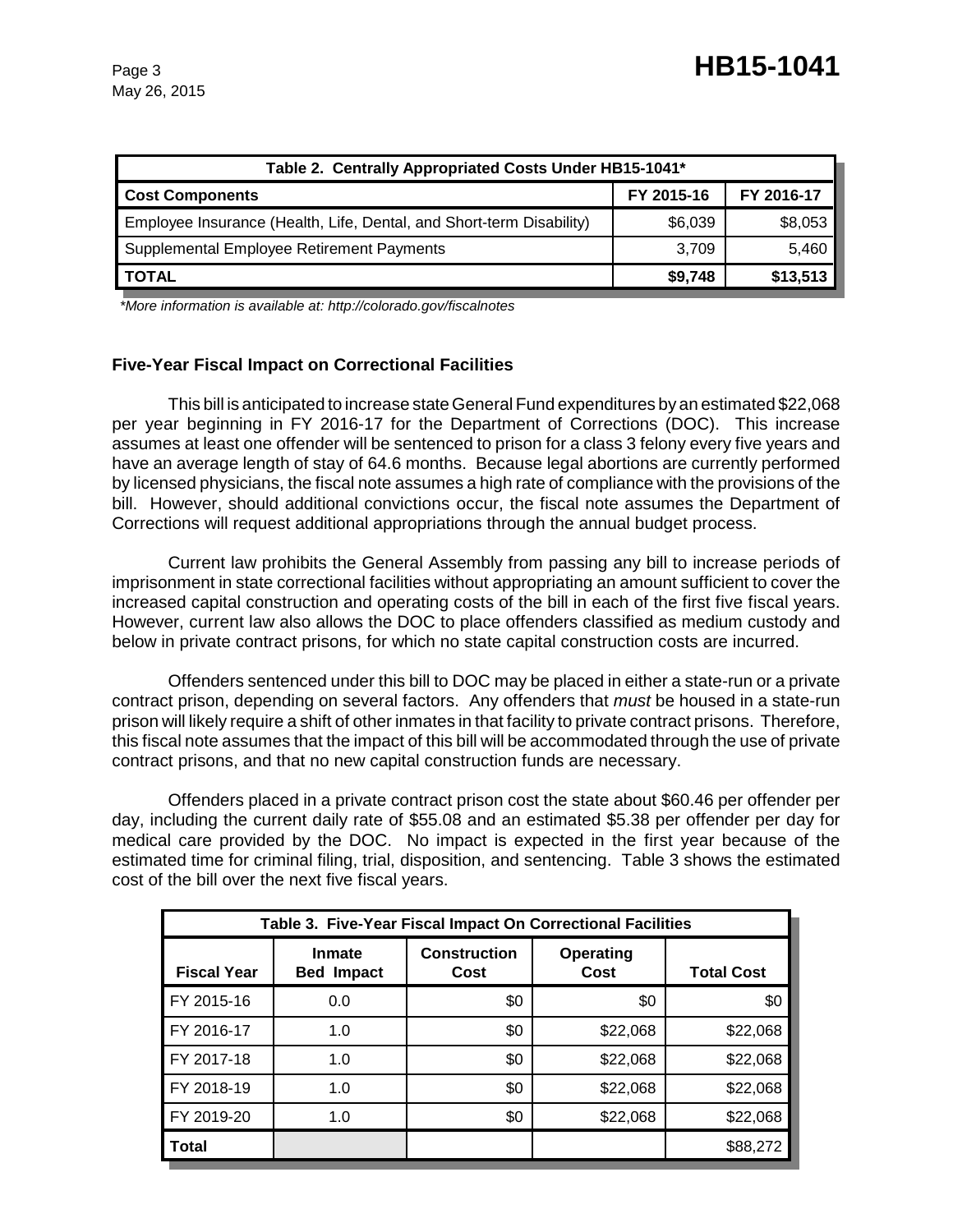May 26, 2015

Judicial Department. The bill is anticipated to result in new case filings against licensed physicians, which will increase workload for the trial courts. The expected increase in the courts' workload is minimal and can be accomplished within existing appropriations.

**Office of the State Public Defender (OSPD).** In the unlikely event that a licensed physician would be determined to be indigent, workload and costs for the OSPD may increase in order to provide representation. To the extent this occurs, this analysis assumes the OSPD will request additional appropriations through the annual budget process.

*Office of the Alternate Defense Counsel (ADC).* The ADC represents clients when the OSPD has a conflict and, therefore, may incur costs under the bill. These costs have not been estimated but are anticipated to be similar to those described for the OSPD.

*Department of Regulatory Agencies.* Under the bill, a conviction for providing unauthorized abortion services constitutes unprofessional conduct by a licensed physician. The bill may result in additional complaints or disciplinary procedures for the department. This increase in workload is anticipated to be minimal and will not require an increase in appropriations.

## **Comparable Crime**

Pursuant to Section 2-2-322 (2.5), C.R.S., Legislative Council Staff is required to include certain information in the fiscal note for any bill that creates a new crime, changes the classification of an existing crime, or changes an element of the existing crime that creates a new factual basis for the offense. The behavior prohibited under HB15-1041 is currently legal. For this reason, no information about the likely offenders or victims is available. Due to the professional nature of providers performing abortion services, the fiscal note assumes a high rate of compliance with the provisions of this bill.

## **Local Government Impact**

This bill will increase workload and costs for district attorneys that investigate and prosecute offenses under the bill. The fiscal note assumes that these increases will be minimal.

# **TABOR Impact**

This bill increases state revenue from fines, which will increase the amount required to be refunded under TABOR. TABOR refunds are paid from the General Fund in the year following the excess collections.

# **Effective Date**

The bill was postponed indefinitely by the House Judiciary Committee on February 26, 2015.